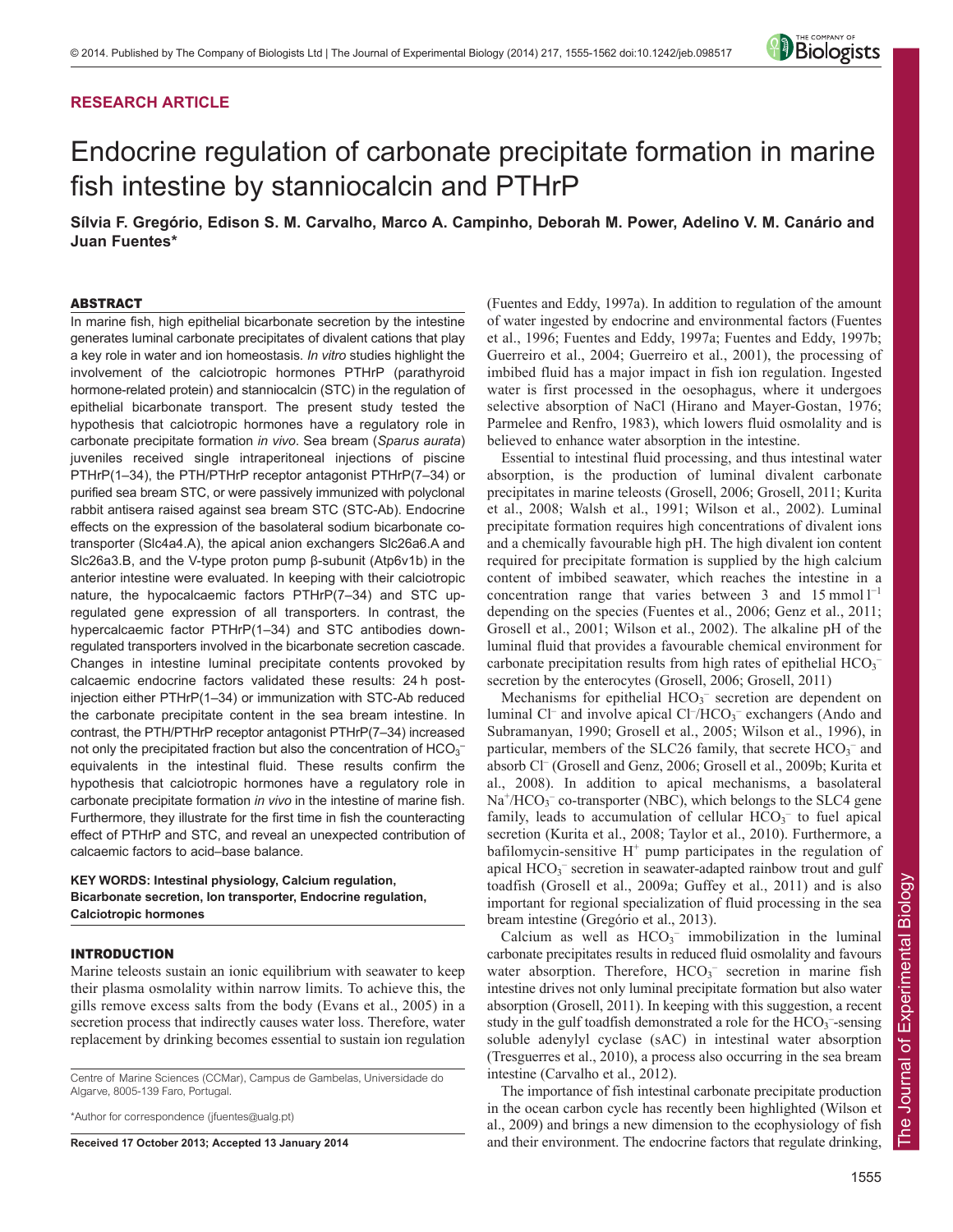fluid processing, epithelial  $HCO<sub>3</sub>^-$  secretion and precipitate production require more detailed study. *In vitro* studies have revealed that the calciotropic hormones STC (stanniocalcin) and PTHrP (parathyroid hormone-related protein) (Fuentes et al., 2010) regulate not only calcium transport but also the epithelial rate of HCO<sub>3</sub><sup>-</sup> secretion in sea bream. Prolactin (Ferlazzo et al., 2012) and both transmembrane and soluble adenylyl cyclases participate in the regulation of intestinal epithelial HCO<sub>3</sub><sup>-</sup> secretion (Carvalho et al., 2012), and hypercalcaemic PTHrP regulates drinking rates *in vivo* in sea bream larvae (Guerreiro et al., 2001) and intestinal calcium transport *in vitro* (Fuentes et al., 2006). Taken together, the results from *in vitro* studies support a role for the calciotropic hormones STC and PTHrP in the processing of intestinal fluid in marine fish. Therefore, the objectives of the present study were to (i) establish the relative importance of the calciotropic hormones PTHrP and STC in the regulation of the main molecular mechanisms (SLC26a6, SLC26a3, SLC4a4 and Atp6v1b) involved in epithelial HCO<sub>3</sub> secretion in the intestine of the sea bream *Sparus aurata* L., and (ii) establish their physiological relevance in intestinal precipitate formation *in vivo*.

### RESULTS

### STC antiserum validation

Western blot analysis of sea bream serum with an antibody generated against purified sea bream STC identified a single immunoreactive band (Fig. 1). The apparent size of the immunoreactive band under denaturing reducing conditions is 3 kDa smaller than the purified STC (26 kDa). This apparent disparity in size is probably related to the removal of the 30 amino acid signal peptide in the N-terminus of STC, as previously described for other fish species (Amemiya et al., 2006; Amemiya et al., 2002). Preabsorption of the sea bream anti-STC sera with a protein extract of isolated Stannius corpuscles ablated the immunoreactive band obtained in western blots of serum and purified STC, and confirms antisera specificity.

#### STC immunolocalization

STC immunoreaction (Fig. 2) was restricted to the Stannius corpuscles and no immunoreaction was detected in the adjacent kidney (Fig. 2A,D). Moreover, the immunoreaction was restricted to the cell cytoplasm (Fig. 2E). No immunoreaction was obtained when



**Fig. 1. STC antiserum is specific for stanniocalcin.** Left: protein profile of a Coomassie Blue-stained acrylamide gel of sea bream serum (Ser) and purified sea bream stanniocalcin (STC). M, marker. Centre: western blot using antisera (1:50,000) raised against purified sea bream STC, revealing a single immunoreactive band in the serum. Right: decreased signal in the western blot using antisera pre-absorbed with an extract of sea bream Stannius corpuscles (see Materials and methods for further details).

antisera pre-absorbed with extracts of the Stannius corpuscles was used (Fig. 2C,F).

#### Endocrine regulation of plasma calcium

Intraperitoneal injection of PTHrP(1–34) alone, STC antisera alone or a combination of the two treatments induced comparable significant increases in circulating plasma calcium in sea bream juveniles 24 h post-injection (Fig. 3A). Intraperitoneal injection of the PTHrP receptor antagonist PTHrP(7–34) alone or STC alone resulted in absolute plasma calcium levels lower than those of the controls, but the effect was not significant (Fig. 3B). However, intraperitoneal injection of PTHrP(7–34) and STC combined as a single treatment significantly reduced plasma calcium in sea bream juveniles (Fig. 3B).

#### Endocrine regulation of intestinal transporter expression

Intraperitoneal injection of PTHrP(1–34) alone, STC antisera alone or a combination of the two treatments induced comparable significant decreases in the expression of all genes analysed, i.e. the basolateral sodium bicarbonate co-transporter gene *SLC4a4*, the Vtype proton pump β-subunit gene *Atp6v1b* and the apical anion exchanger genes *SLC26a3* and *SLC26a6*, in the anterior intestine of sea bream juveniles 24 h post-injection (Fig. 4).

Intraperitoneal injection of the PTHrP receptor antagonist PTHrP(7–34) alone or in combination with STC resulted in a significant increase in the expression of *SLC4a4*, *Atp6v1b*, *SLC26a3* and *SLC26a6* in the anterior intestine of sea bream juveniles 24 h post-injection (Fig. 5). However, no significant effects were achieved in response to STC alone, although the general trend was an increase in the expression of all transporters (Fig. 5).

# Effect of PTHrP and STC on intestine luminal precipitate contents

HCO<sub>3</sub><sup>-</sup> concentration in the intestinal fluid of control fish averaged 45 mequiv  $l^{-1}$  (Fig. 6) and the total carbonate in the precipitate expressed as the average of  $CaCO<sub>3</sub>+MgCO<sub>3</sub>$  was of the order of 350 nequiv  $g^{-1}$  of body mass  $(M_h)$  in control fish. Intraperitoneal injection of PTHrP(1–34) alone resulted in a trend for lower levels of  $HCO_3^-$  in the intestinal fluid and a significant decrease of total carbonate content in the intestinal precipitate fraction (Fig. 6). In contrast, intraperitoneal injection of the PTHrP receptor antagonist PTHrP(7-34) resulted in a significant increase in  $HCO_3^-$  in the intestinal fluid and in total carbonate content of the intestinal precipitate (Fig. 6). Additionally, intraperitoneal injection of STC antibodies significantly decreased  $HCO_3^-$  in the intestinal fluid and total carbonate content of the intestinal precipitate. STC treatment alone was omitted as insufficient purified native sea bream STC was available to treat sea bream juveniles of 20–25 g *M*b.

## **DISCUSSION**

The present study establishes *in vivo* effects of the calciotropic hormones PTHrP and STC on the mechanisms of carbonate precipitation in the sea bream intestine. This claim is based on the fact that: (1) the hypercalcaemic or hypocalcaemic factors regulate in a reproducible manner key molecular mechanisms involved in the epithelial  $HCO<sub>3</sub><sup>-</sup>$  secretion cascade; (2) the regulatory effect is predictable; and (3) they modify luminal intestinal bicarbonate/ carbonate content of both the intestinal fluid and the precipitate fraction.

In a previous study (Fuentes et al., 2010), the *in vitro* actions of PTHrP(1-34) and STC in the regulation of epithelial  $HCO<sub>3</sub>^-$  secretion in the intestine of the sea bream were revealed. To extend the *in vitro*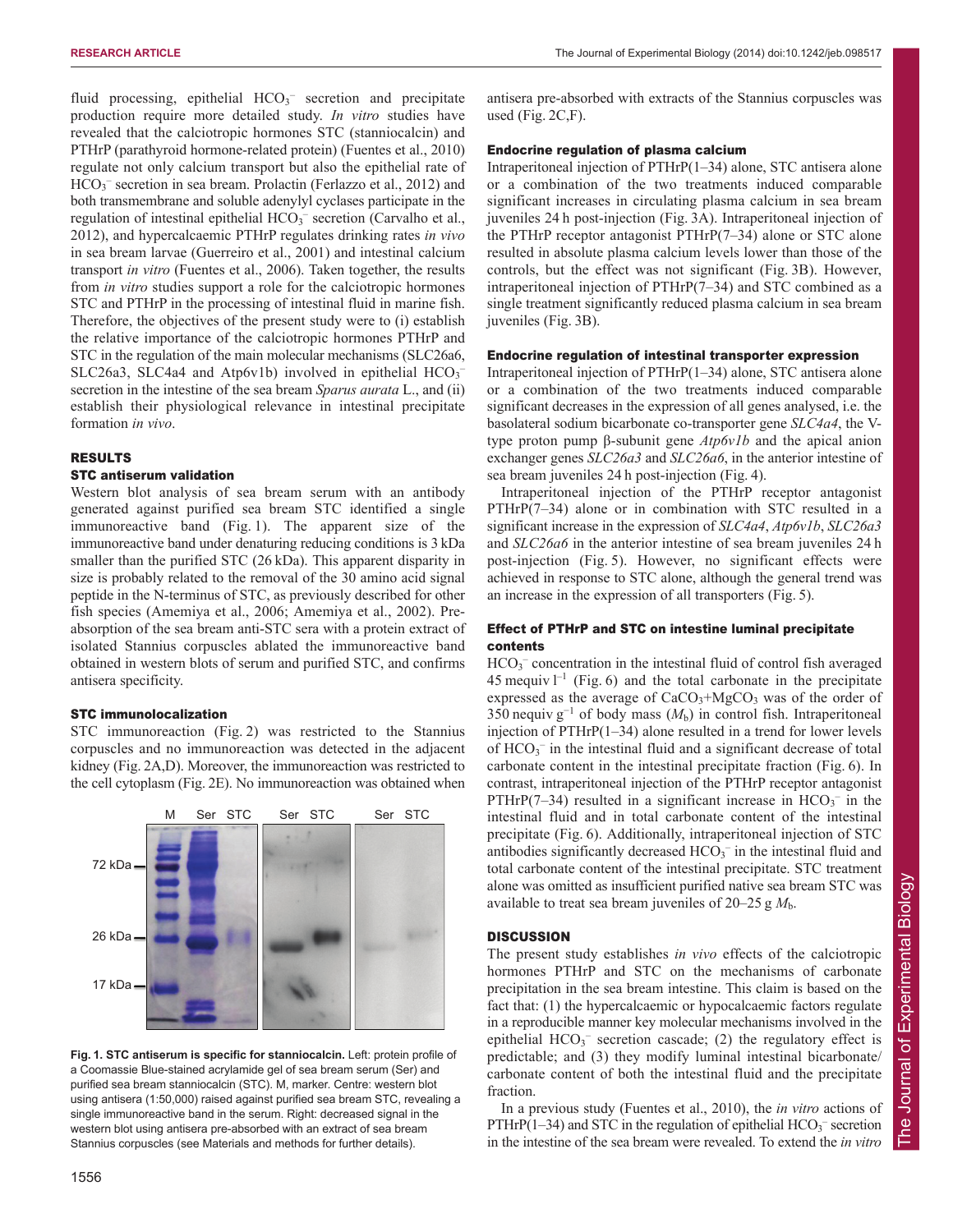

**Fig. 2. Immuno-localization of STC in serial sections of sea bream kidney and Stannius corpuscles.** (A,D) Merge, (B,E) Green/488 and (C,F) brightfield (see Materials and methods for further details). Note that the positive STC signal is limited to the Stannius corpuscles and appears with highest intensity in the centre of the glands. Scale bars: A–C, 100 μm; D–F, 10 μm. Black arrowhead in C indicates the position of a Stannius corpuscle.

results to an *in vivo* situation, both PTHrP(1–34) and the receptor antagonist  $PTHrP(7–34)$ , which has an established bioactivity in sea bream *in vivo* (Fuentes et al., 2007a), was utilized. The effect of the receptor antagonist PTHrP(7-34) on epithelial HCO<sub>3</sub><sup>-</sup> secretion *in vivo* indicates that the effects of PTHrP $(1-34)$  on epithelial  $HCO<sub>3</sub>$ <sup>-</sup> secretion in the intestine occur through one of the three previously characterized teleost PTH receptors. The STC receptor(s) sequence(s) remains unidentified, which consequently precludes the design of receptor-specific antagonists. However, a previous study in tilapia (Fenwick et al., 1995) revealed that passive immunization with



**Fig. 3. Plasma calcium levels in sea bream juveniles.** (A) Calcium levels in response to a single intraperitoneal injection of rabbit pre-immune serum (C, control), PTHrP(1–34), rabbit anti-sea bream STC antiserum (STC-Ab) or a combination of PTHrP(1–34)+STC-Ab. (B) Calcium levels in response to a single intraperitoneal injection of saline (C, control), PTHrP(7–34), purified sea bream STC or a combination of PTHrP(7–34)+STC. Each column represents the mean + s.e.m. (*N*=6–8). Asterisks indicate significant differences (*P*<0.05) from corresponding control groups.

antibodies against fish STC is a useful tool to uncover the physiological actions of STC in fish calcium physiology. For this reason, specific polyclonal antibodies raised against the purified native sea bream STC (Fuentes et al., 2010) that recognize STC in western blotting (Fig. 1) and immunohistochemistry (Fig. 2) were used in the present study. A significant characteristic of this antibody is its ability to modify plasma calcium levels in the expected direction (increase) within 24 h of administration as a single intraperitoneal injection to sea bream juveniles (Fig. 3). This effect is similar to the action of PTHrP(1–34) when administered alone or in combination with STC antibodies. Together, these results support the idea that manipulation of plasma calcium can be achieved by administering PTHrP to potentiate hypercalcaemia, or by inhibition of the hypocalcaemiablocking agent by administration of STC antibodies. The notion that PTHrP and STC have counter-effects on plasma calcium regulation was consolidated by the demonstration that the PTH/PTHrP receptor antagonist PTHrP(7–34) or purified sea bream STC administered alone failed to significantly decrease plasma calcium. In contrast, coadministration of PTHrP(7–34) and STC significantly decreased plasma calcium levels *in vivo*.

The PTHrP/STC endocrine regulatory system(s) provides alternative mechanisms for the control of plasma calcium levels, and probably regulates other putative downstream actions of PTHrP and STC in fish. In this context, PTHrP and STC have opposite effects on the regulation of  $HCO_3^-$  secretion in the intestine of marine fish *in vitro* (Fuentes et al., 2010). In this intestinal model, the process of apical HCO<sub>3</sub><sup>-</sup> secretion relies on luminal Cl<sup>-</sup>, suggesting the involvement of Cl<sup>-</sup>/HCO<sub>3</sub><sup>-</sup> exchangers (Grosell et al., 2009b; Grosell et al., 2005; Wilson et al., 1996). Amongst the members of the SLC26 family, SLC26a6 and SCL26a3 were targeted in the present study as they exhibit Cl<sup>-</sup>/HCO<sub>3</sub><sup>-</sup> exchange activity (Mount and Romero, 2004). For example, the mefugu SLC26a6 shows a high capacity for HCO<sub>3</sub><sup>-</sup> transport when expressed in *Xenopus* oocytes (Kurita et al., 2008), and its expression is salinity dependent in both mefugu (Kurita et al., 2008) and the sea bream (Gregório et al., 2013). There is a limited body of literature describing the endocrine control of anion exchangers in vertebrates and the present study contributes to this by demonstrating that SLC26a6 and SCL26a3 expression is regulated by different combinations of hypercalcaemic or hypocalcaemic factors in the anterior intestine of the sea bream. Thus, hypercalcaemic factors [e.g. PTHrP(1–34) and passive immunization with STC antisera] down-regulate the expression of both transporters. Further studies will be required to establish why STC administration failed to modify SLC26a6 and SCL26a3 expression but it may be related to the dose of STC given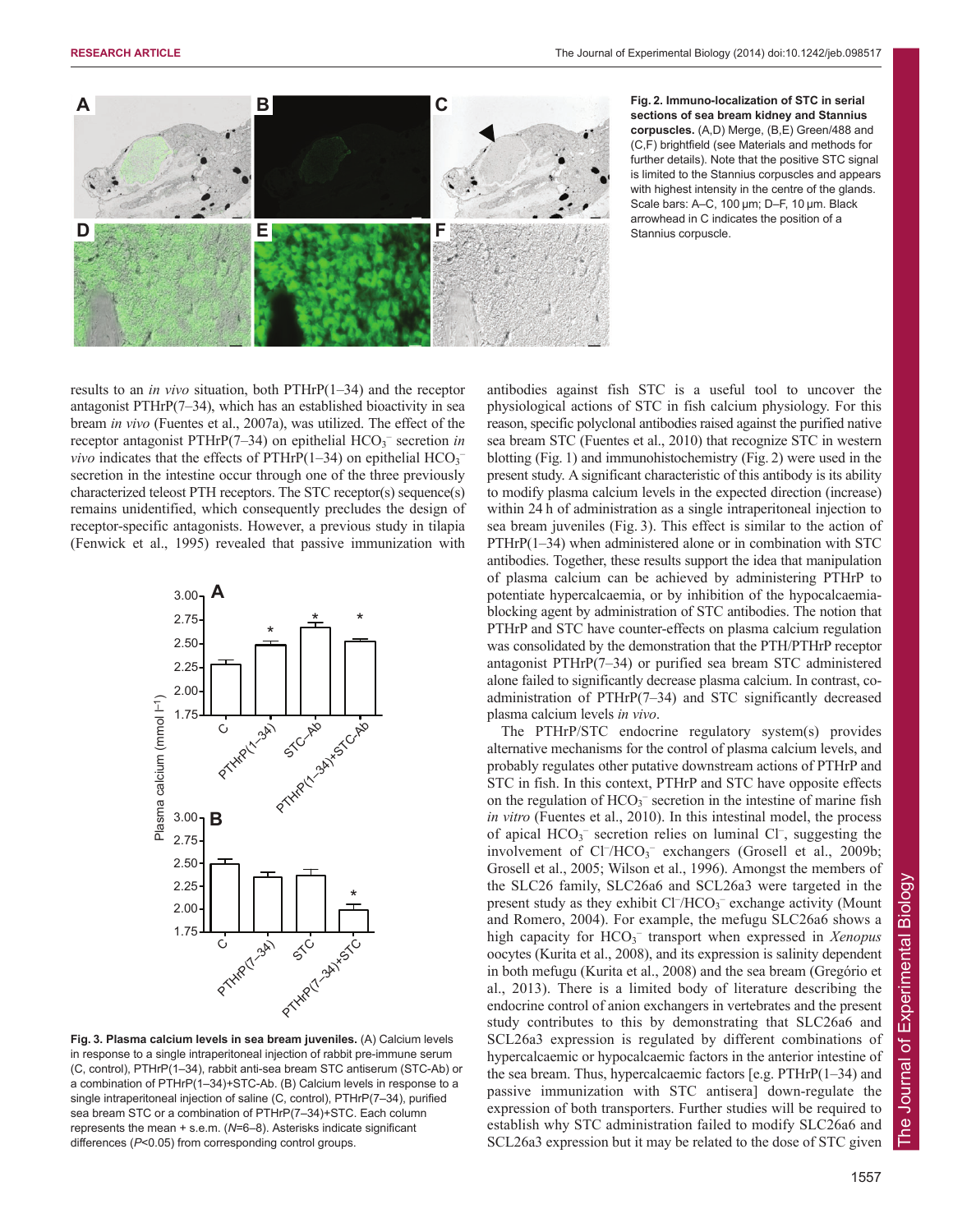



**Fig. 4. Intestinal transporter regulation by hypercalcemic factors.** Relative expression (a.u., arbitrary units: gene of interest/*18S*) of *Slc4a4*, βsubunit of the V-type proton pump (*Atp6v1b*), *Slc26a3* and *Slc26a6* in the anterior intestine of sea bream juveniles in response to a single intraperitoneal injection of rabbit pre-immune serum (C, control), PTHrP(1–34), rabbit anti-sea bream STC antiserum (STC-Ab) or a combination of PTHrP(1–34)+STC-Ab. Each column represents the mean + s.e.m. (*N*=7–8). Asterisks indicate significant differences (*P*<0.05) from the corresponding control groups.

or the already high levels of STC detected in fish plasma (Mayer-Gostan et al., 1992).

A proton pump is present in the marine fish intestine (Gregório et al., 2013; Guffey et al., 2011) and is probably associated with intestinal fluid processing via modulation of epithelial HCO<sub>3</sub><sup>-</sup> secretion. In the intestine of the gulf toadfish, the proton pump constitutes a functional metabolon with the SLC26a6 anion exchanger, and drives intestinal Cl– uptake against a steep electrochemical gradient (Grosell et al., 2009b) and enables epithelial competence for HCO<sub>3</sub><sup>-</sup> secretion. In light of this idea, it was unsurprising that the regulation of expression of *Atp6v1b* (proton pump β-subunit) in the anterior intestine of the sea bream paralleled the response to endocrine regulation described for SLC26a6 (Figs 4, 5).

**Fig. 5. Intestinal transporter regulation by hypocalcemic factors.** Relative expression (a.u., arbitrary units: gene of interest/*18S*) of *Slc4a4*, *Atp6v1b*, *Slc26a3* and Slc26a6 in the anterior intestine of sea bream juveniles in response to a single intraperitoneal injection of saline (C, control), PTHrP(7–34), purified sea bream STC or a combination of PTHrP(7–34)+STC. Each column represents the mean + s.e.m. (*N*=6–8). Asterisks indicate significant differences (*P*<0.05) from the corresponding control groups.

In fish intestine, SLC4a4 is located in the basolateral membrane of the enterocyte and is highly expressed in seawater fish (Kurita et al., 2008). SLC4a4 is a high capacity  $HCO_3^-$  supply that drives transcellular secretion at the apical membrane of the enterocyte and is suggested to act as a limiting step of  $HCO<sub>3</sub><sup>-</sup>$  secretion in the intestine of marine fish (Chang et al., 2012; Taylor et al., 2010). The capacity of calcitropic factors to modulate the expression of SLC4a4 in the anterior intestine of the sea bream (Figs 4, 5) provides evidence that reinforces the relationship between epithelial calcium movements and  $HCO<sub>3</sub><sup>-</sup>$  secretion in the intestine of marine fish. However, the present study reveals that the antagonistic action of PTHrP and STC goes beyond calcium regulation and that they also affect key mechanisms of the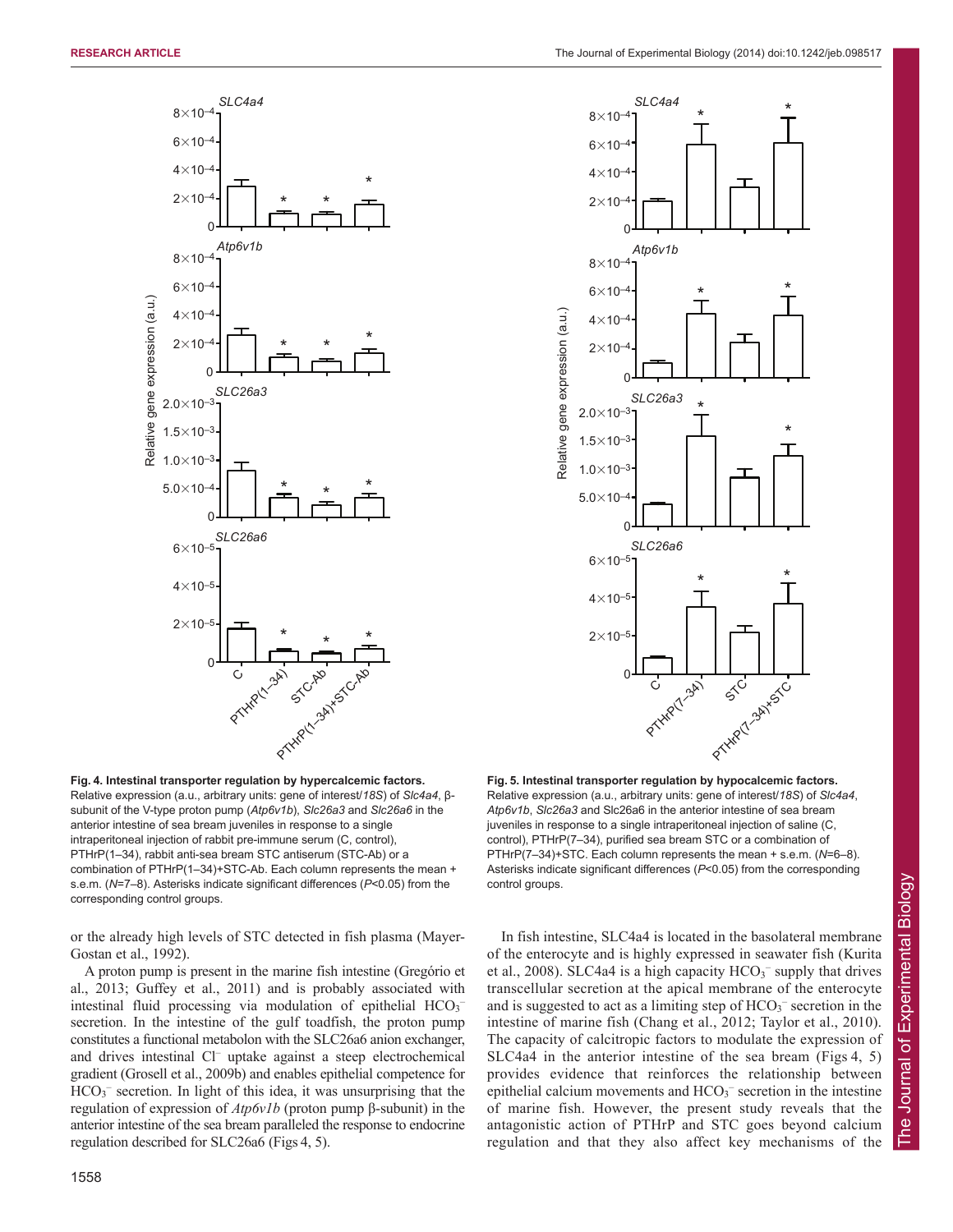

**Fig. 6. Endocrine regulation of intestinal carbonate aggregates.** Intestinal fluid total  $HCO<sub>3</sub><sup>-</sup>$  and intestinal precipitate total carbonate content  $(CaCO<sub>3</sub> + MgCO<sub>3</sub>)$  in response to a single intraperitoneal injection of saline (control), PTHrP(1–34) or rabbit anti-sea bream STC antiserum (STC-Ab). Each column represents the mean + s.e.m. (*N*=5–7). Asterisks indicate significant differences (*P*<0.05) from corresponding control groups.

intestinal  $HCO_3^-$  secretion cascade. In particular, the calcitropic hormones had a similar effect on the transcript abundance of SLC26a3, SLC26a6, SLC4a4 and Atp6v1b transporters in the sea bream intestine and this contrasts with the *ex vivo* effect of prolactin (Ferlazzo et al., 2012), where only SLC4a4 transcript abundance was modified in the intestine. The divergence between PTHrP, STC and prolactin action may arise from the experimental approach (*in vivo* versus *ex vivo*) or may simply reflect the physiological roles and selectivity of these hormones.

The intestinal molecular response to hypercalcaemic/ hypocalcaemic treatment established an important feature; the molecular mechanisms targeted by the two calcitropic hormones in the formation of carbonate precipitates are the same. In light of this result the relative importance, if any, of such regulation in normal physiology could only be accessed *in vivo*. The intestinal fluid and the precipitate fraction were treated as different compartments, as the fluid acts as an intermediate step between epithelial  $HCO<sub>3</sub>$ secretion and the final precipitation in the form of intestinal carbonate precipitates. The precipitated fraction represented the values as total carbonate to account for the magnesium and calcium content of the precipitates (Perry et al., 2011; Woosley et al., 2012). The results revealed parallel endocrine effects (Fig. 6) in the two fractions, clearly demonstrating the endocrine regulation of intestinal carbonate precipitation. Hypercalcaemic factors reduced the amount of carbonate precipitate, e.g. PTHrP(1–34) treatment reduced precipitated carbonates to about 50%, while immunization with STC antibodies reduced precipitates by about 65%. In contrast,

hypocalcaemic factors increased precipitate output: the PTH/PTHrP receptor antagonist PTHrP(7–34) induced about a 3-fold increase in the precipitate fraction present in the intestinal lumen.

Fish intestinal carbonate precipitate production has a significant (Wilson et al., 2009) impact in the ocean carbon cycle. Consequently, the characterization of the endogenous endocrine response to the predicted ocean acidification will be essential to model and establish the contribution of fish in a changing environment. The present study demonstrates the predictable effect of the calciotropic hormones STC and PTHrP on the regulation of intestinal mechanisms related to epithelial  $HCO<sub>3</sub><sup>-</sup>$  secretion, and exposes the end result on precipitate formation. Assuming that intestinal water absorption and epithelial  $HCO<sub>3</sub><sup>-</sup>$  are functionally associated (Carvalho et al., 2012; Grosell, 2011; Tresguerres et al., 2010), the endocrine regulation of epithelial  $HCO<sub>3</sub><sup>-</sup>$  secretion may have a central role in this process. The endogenous modulation of carbonate precipitation in the intestine highlights a novel physiological role for calcium-regulating factors and probably impacts the general osmoregulatory process in marine fish, and may have a global impact in the ocean carbon cycle.

#### MATERIALS AND METHODS Peptides and chemicals

*In vivo* and *in vitro* PTHrP(1–34) and PTHrP(7–34) bioactivity has previously been reported in fish (Canario et al., 2006; Fuentes et al., 2006; Fuentes et al., 2007a; Fuentes et al., 2007b; Guerreiro et al., 2001; Rotllant et al., 2005). STC was purified from the sea bream Stannius corpuscles and bioactivity has been confirmed using *in vitro* Ussing-type chambers (Fuentes et al., 2010). All chemicals were of the highest grade and obtained from Sigma-Aldrich unless stated otherwise.

#### Animals

Sea bream (*Sparus aurata*) juveniles were obtained from commercial sources (CUPIMAR SA, Cádiz, Spain) and maintained in open-seawater circuits under natural conditions of water temperature (18–20°C), photoperiod and salinity (37 ppt) at a density  $\leq$  5 kg m<sup>-3</sup>. For maintenance, fish were fed twice daily to a final ration of  $2\%$  of  $M<sub>b</sub>$ , with a commercial sea bream diet (Trow España SA, Cojóbar, Burgos, Spain). All fish were fasted for 24 h before experimental manipulations.

All animal manipulations were carried out in compliance with the Guidelines of the European Union Council (86/609/EU) and Portuguese legislation for the use of laboratory animals. All animal protocols were performed under a Group-1 licence from the Direcção-Geral de Veterinária, Ministerio da Agricultura, do Desenvolvimento Rural e das Pescas, Portugal.

#### STC antibody validation

Antibodies were commercially produced in rabbits (Genemed Synthesis, Sigma-Aldrich, Madrid, Spain) with a triple boost of 1 mg purified native sea bream STC (Fuentes et al., 2010). All antibody procedures were performed with the neat antiserum and no purification attempt was made. For tissue and serum collection, sea bream  $(N=4, 250 \text{ g } M_b)$  were anaesthetized (2-phenoxyethanol 1:10,000; Sigma-Aldrich); blood was obtained by puncture of the caudal peduncle, left to clot on ice and serum was then obtained by centrifugation (10,000 rpm for 5 min); this was stored at −20°C for later use. Stannius corpuscles were dissected out after decapitation of the sea bream, and either fixed in Bouin' fixative or flashfrozen in liquid  $N_2$  and stored at  $-20^{\circ}$ C for later use.

## **SDS-PAGE and western blot**

Stannius corpuscles were homogenized in extraction buffer (240 mmol  $1^{-1}$ ) Tris; 48% glycerol; 13.5% SDS) and total protein in the extract quantified (Nanodrop 1000, Thermo Scientific, Waltham, MA, USA). Serum samples (2 μl per lane) and purified sea bream STC (800 ng per lane) were separated by SDS-PAGE on 15% polyacrylamide gels under reducing conditions at 100 V and blotted onto enhanced chemiluminescence (ECL) membranes (Hybond-P PVDF ECL, Amersham Biosciences) in a vertical tank transfer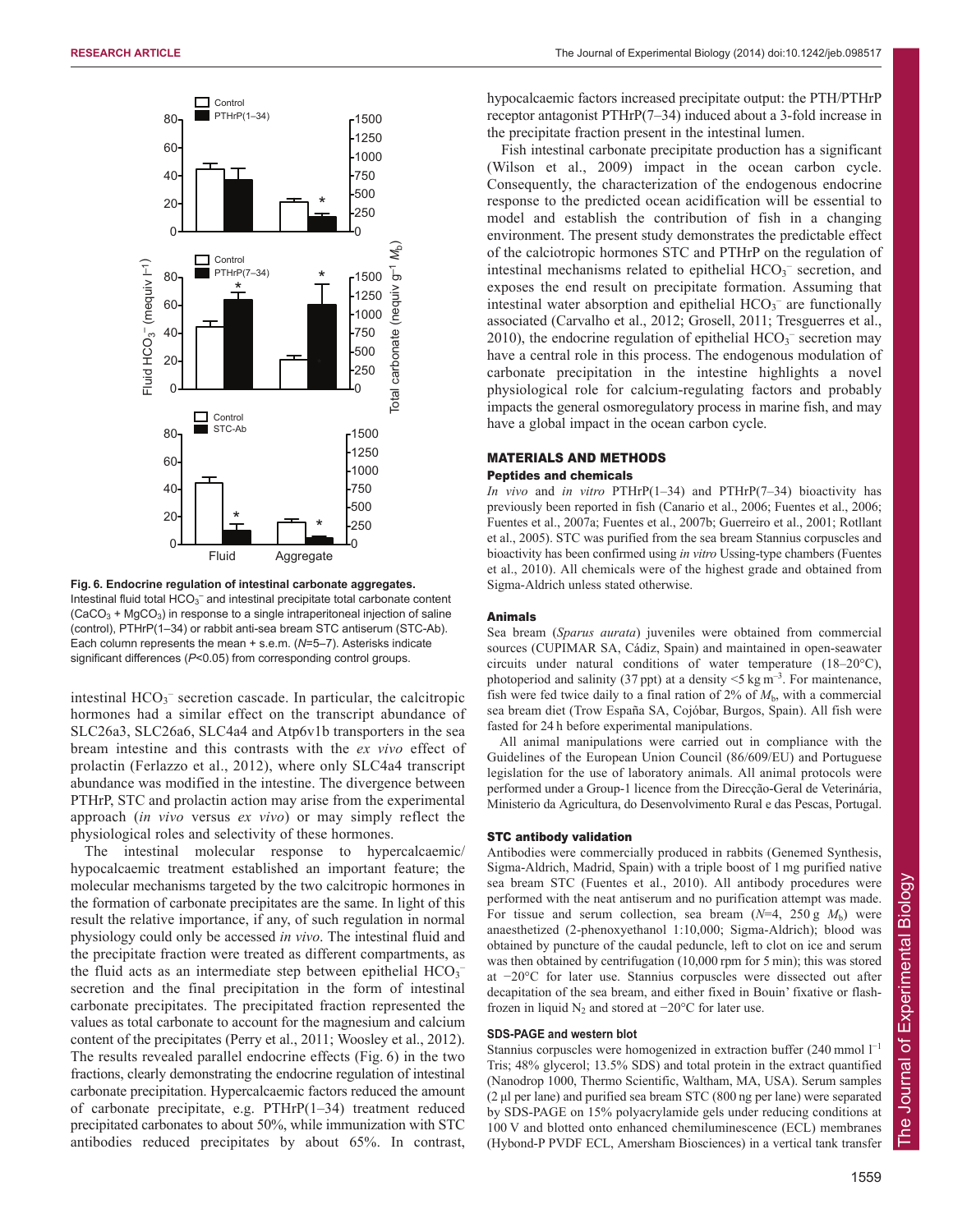system (Mighty Small Hoefer, Amersham Pharmacia) for 1 h at 250 A. The membranes were incubated with blocking solution [3% (w/v) BSA, 0.1% (v/v) Tween 20 in Tris-buffered saline (TBS)] overnight at 4°C. Subsequently, membranes were washed in TBS-T and incubated for 2 h at room temperature with constant agitation with either the diluted STC primary antisera (1:50,000 in TBS-T) or antisera pre-absorbed with an extract of Stannius corpuscles. Antibody pre-absorption was performed overnight at 4°C with an antibody dilution of 1:1000 in TBS-T in the presence of an extract of sea bream Stannius corpuscles (see above) with 1 μg ml<sup>−</sup><sup>1</sup> total crude protein. After incubation with primary antibody, the excess antibody was removed, and the membranes were washed several times in TBS-T and incubated with a secondary antibody (anti-rabbit IgGperoxidase conjugate 1:35,000, Sigma-Aldrich) for 1 h at room temperature. Excess secondary antibody was removed and the membranes were washed several times in TBS-T and incubated with streptavidin–horseradish peroxidase conjugate (GE Healthcare, Amersham) diluted 1:50,000 in TBS-T at room temperature for 1 h. Excess streptavidin was removed, and membranes were washed several times in TBS-T and developed using the ECL Prime western blotting reagents kit (GE Healthcare, Amersham) following the manufacturer's protocol.

#### **Immunohistochemistry**

After fixation with Bouin's fixative, kidney tissue containing the Stannius corpuscles was rinsed in PBS, dehydrated and embedded in wax, and serial sagittal sections (5 μm thickness) were prepared and mounted onto poly-Llysine-coated slides for subsequent immunohistochemical analysis. Prior to antibody incubation, sections were washed with a solution of PBS  $(1\times)$ , (0.1%) Triton X-100 and 10% sheep serum (Sigma-Aldrich) for 1 h at room temperature. Slides were incubated overnight at 4°C with rabbit polyclonal STC antibody  $(1:2500$  dilution). After washing with PBS  $(1 \times 0.1\%$  Triton X-100) the sections were incubated overnight at 4°C with a secondary antibody (goat anti-rabbit IgG H-R Hyligth-488, 1:400 dilution; AnaSpec, Fremont, CA, USA) and then washed in PBS  $(1 \times, 0.1\%$ Triton X-100), and mounted with VectaShield (Vector Labs, Burlingame, CA, USA). Fluorescence microscopy images were captured using a Zeiss Z2 Axioscope fluorescence microscope coupled to a Zeiss HR camera. Preliminary testing was conducted to optimize anti-STC dilution. None of the negative controls (normal host sera, omission of primary antibody) gave a signal.

### Plasma calcium and intestinal transporter expression

Unfed sea bream (*N*=80, body mass 2.5–3.5 g) were anaesthetized in 2 phenoxyethanol (1:10,000; Sigma-Aldrich) and weighed to the nearest 0.1 g.

In the first experiment, fish received a single intraperitoneal injection of pre-immune rabbit antiserum (5  $\mu$ l g<sup>-1</sup>), PTHrP(1–34) (0.5  $\mu$ g g<sup>-1</sup>), rabbit STC-Ab (5  $\mu$ l g<sup>-1</sup>) and a combination of PTHrP(1–34) (0.5  $\mu$ g g<sup>-1</sup>) + STC-Ab (5  $\mu$ l g<sup>-1</sup>). In the second experiment, fish were injected with 0.9% NaCl (5 µl g<sup>-1</sup>), PTHrP(7–34) (0.5 µg g<sup>-1</sup>), purified sea bream STC (5 µg g<sup>-1</sup>), or a combination of PTHrP(7–34) (0.5 µg g<sup>-1</sup>) + purified sea bream STC (sbSTC, 5  $\mu$ g g<sup>-1</sup>). Final injection volumes were of 5  $\mu$ l g<sup>-1</sup> in all treatments. Dosages for PTHrP(1–34) and PTHrP(7–34) (receptor antagonist) used in the present study were based on those previously used in sea bream juveniles (Fuentes et al., 2007a).

After injection, fish were transferred to 60 l tanks with flowing seawater for recovery. Twenty-four hours after injection, fish were terminally anaesthetized with 2-phenoxyethanol (1:1000) and blood samples were collected into heparinized glass capillaries from the caudal peduncle after severing the tail. Plasma was obtained by centrifugation of whole blood (10,000 rpm for 5 min), and stored at −20°C for later analysis.

After decapitation of fish, samples from the anterior intestine, which corresponds to a section 1–1.5 cm in length caudal to the point of insertion of the pyloric caeca, were collected from individual fish and incubated overnight in RNALater (Ambion, Austin, TX, USA) at 4°C and stored at −20°C until utilized for RNA extraction (within 2 weeks).

Plasma calcium levels were determined in duplicate using a commercial kit (Spinreact, Girona, Spain) with a Benchmark Microplate Reader (Bio-Rad, Hercules, CA, USA).

Total RNA was extracted from samples of the anterior intestine with Total RNA Kit I (E.Z.N.A., Omega Bio-tek, Norcross, GA, USA) and the quantity and quality of RNA assessed (Nanodrop 1000, Thermo Scientific, Waltham, MA, USA). Prior to cDNA synthesis, RNA was treated with DNase using a DNA-free kit (Ambion) following the manufacturer's instructions. Reverse transcription of RNA into cDNA was carried out using the RevertAid First Strand cDNA Synthesis Kit (Fermentas, Thermo Scientific) with 500 ng of total RNA in a reaction volume of 20 μl.

Primers and reaction conditions followed those previously described (Ferlazzo et al., 2012; Gregório et al., 2013). Table 1 shows primer sequences and predicted amplicon sizes. Real-time qPCR amplifications were performed in duplicate in a final volume of 10 μl with 5 μl SsoFast EvaGreen Supermix (Bio-Rad) as the reporter dye, 20 ng cDNA, and 0.5 pmol µl<sup>−</sup><sup>1</sup> of each forward and reverse primer. Amplifications were performed in 96-well plates using the One-step Plus sequence detection system (Applied Biosystems, Foster City, CA, USA) with the following protocol: denaturation and enzyme activation step at 95°C for 2 min, followed by 40 cycles of 95°C for 5 s and 60°C for 10 s. After the amplification phase, a temperature-determining dissociation step was carried out at 65°C for 15 s, and 95°C for 15 s. For normalization of cDNA loading, all samples were run in parallel using 18S rRNA (*18S*). To estimate efficiencies, a standard curve was generated for each primer pair from 10 fold serial dilutions (from 10 to 0.001 ng) from a cDNA pool that included all samples. Standard curves represented the cycle threshold value as a function of the logarithm of the number of copies generated, defined arbitrarily as one copy for the most diluted standard. All calibration curves exhibited correlation coefficients  $R^2 > 0.98$ , and the corresponding real-time PCR efficiencies were >99%.

## Endocrine effects on intestinal contents

This experiment was designed to test the effect of PTHrP(1–34), PTHrP(7–34) and the polyclonal sea bream antibody STC-Ab in the luminal fluid contents of the sea bream. STC was not tested as insufficient quantities were available.

Sea bream juveniles ( $N=36$ , 20–25 g  $M<sub>b</sub>$ ) were anaesthetized in 2phenoxyethanol (1:10,000) weighed to the nearest 0.1 g and received a single intraperitoneal injection of 0.9% NaCl  $(5 \mu \lg^{-1})$ , control), PTHrP(1–34) (0.5  $\mu$ g g<sup>-1</sup>), PTHrP(7–34) (0.5  $\mu$ g g<sup>-1</sup>) or STC-Ab (5  $\mu$  g<sup>-1</sup>). Individual control groups (0.9% NaCl injected) were run in parallel with

#### **Table 1. Primers for qPCR**

| Gene      | Primer | Sequence (5' to 3')          | $T_m$ (°C) | Size (bp) |  |
|-----------|--------|------------------------------|------------|-----------|--|
| Slc26a3.B |        | ATCTCGGCTCTGAAGGGACT         | 60         | 162       |  |
|           | R      | GAGCATTTCTGTCCCTGCTC         |            |           |  |
| SIc26a6.A |        | GCGGGACTGTTCAGCGGAGG         | 60         | 176       |  |
|           | R      | <b>TGCGAACACGCCTGAACGGCA</b> |            |           |  |
| Slc4a4.A  |        | ACCTTCATGCCACCGCAGGG         | 60         | 128       |  |
|           | R      | CGCCGCCGCCGATAACTCTT         |            |           |  |
| Atp6v1b   | F      | TGTCTGCCTTTTCCTGAACC         | 60         | 180       |  |
|           | R      | <b>TGGGGATCTGGGTGATAGAG</b>  |            |           |  |
| 18S       | ⊏      | AACCAGACAAATCGCTCCAC         | 60         | 139       |  |
|           | R      | <b>CCTGCGGCTTAATTTGACTC</b>  |            |           |  |
|           |        |                              |            |           |  |

F, forward; R, reverse.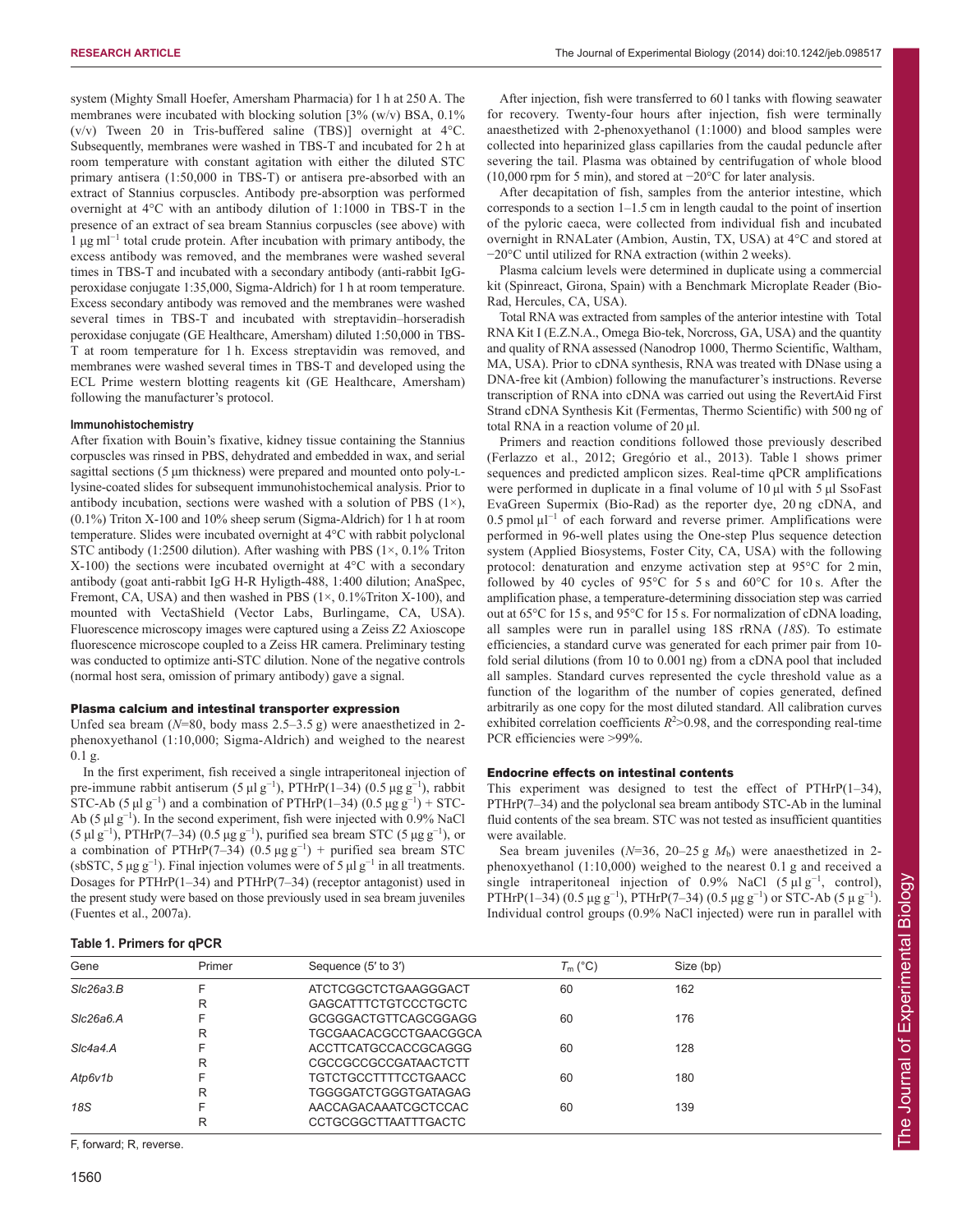each hormone treatment. After injection, fish were transferred for recovery to 150 l tanks supplied with well-aerated running seawater. Twenty-four hours after treatment, fish were anaesthetized with 2-phenoxyethanol (1:1000) and decapitated. The intestinal fluid of individual fish was collected from the excised intestinal tract clamped (from pyloric caeca to anal sphincter) with two mosquito forceps, and emptied into preweighed vials and centrifuged (12,000 *g*, 5 min) to separate fluid from precipitate.

The intestinal fluid was transferred to pre-weighted vials and the volume measured to the nearest 0.1 μl (0.1 mg assuming a density of 1). Intestinal fluid titratable alkalinity ( $HCO_3^- + CO_3^2$ ) was manually measured using the double titration method and a combination semi-micro pH electrode (HI1330B, Hanna Instruments) attached to a pH-meter (PHM84, Radiometer, Copenhagen, Denmark) as follows: 50 μl of the intestinal fluid samples were diluted in 10 ml NaCl (40 mmol  $l^{-1}$ ), gassed with  $CO_2$ <sup>-</sup>-free gas for 30 min to remove  $CO_2$  and titrated to pH 3.8 with 10 mmol  $l^{-1}$  HCl; an additional gassing period of 20 min was applied to remove any remaining  $CO<sub>2</sub>$  and the sample was back titrated to its original pH with 10 mmol  $l<sup>-1</sup>$ NaOH. The volume difference between added acid and base in the two titrations and titrant molarities were used to calculate total  $HCO<sub>3</sub>$ equivalents (mequiv  $l^{-1}$ ). Intestinal precipitates were re-suspended in 400 µl of triple-distilled water, homogenized in a glass homogenizer and a 100 μl aliquot was double titrated as described for the intestinal fluid, normalized by fish mass and expressed as nequiv  $g^{-1}$ .

#### **Statistics**

All results are shown as means  $\pm$  s.e.m. After assessment, homogeneity of variance and normality statistical analysis of the data were carried out using, as appropriate, Student's *t*-test or one-way analysis of variance followed by the *post hoc* Bonferroni test to establish differences from control groups. All statistical analyses were performed using GraphPad Prism version 5.00 for Macintosh (GraphPad Software, San Diego, CA, USA). Groups were considered significantly different for *P*<0.05.

#### **Acknowledgements**

The authors acknowledge Ramalhete Marine Station (CCMar, University of Algarve, Portugal) for fish maintenance and Professor J. M. Mancera (University of Cadiz, Spain) for access to sea bream fry.

#### **Competing interests**

The authors declare no competing financial interests.

#### **Author contributions**

J.F. conceived the study. S.F.G., E.S.M.C., M.A.C. and J.F. performed the experiments. S.F.G. and J.F. drafted the manuscript. S.F.G., E.S.M.C., M.A.C., D.M.P., A.V.M.C. and J.F. wrote paper.

#### **Funding**

This work was supported by the Portuguese Foundation for Science and Technology (Ministry of Science and Higher Education, Portugal and European Social Funds) though grants [PTDC/MAR/104008/2008] and [PTDC/MAR-BIO/3811/2012] to J.F. and post-doctoral support [SFRH/BPD/66808/2009] to M.A.C.

#### **References**

- **Amemiya, Y., Marra, L. E., Reyhani, N. and Youson, J. H.** (2002). Stanniocalcin from an ancient teleost: a monomeric form of the hormone and a possible extracorpuscular distribution. *Mol. Cell. Endocrinol.* **188**, 141-150.
- **Amemiya, Y., Irwin, D. M. and Youson, J. H.** (2006). Cloning of stanniocalcin (STC) cDNAs of divergent teleost species: monomeric STC supports monophyly of the ancient teleosts, the osteoglossomorphs. *Gen. Comp. Endocrinol.* **149**, 100-107.
- **Ando, M. and Subramanyan, V. V.** (1990). Bicarbonate transport systems in the intestine of the seawater eel. *J. Exp. Biol.* **150**, 381-394.
- **Canario, A. V. M., Rotllant, J., Fuentes, J., Guerreiro, P. M., Rita Teodósio, H., Power, D. M. and Clark, M. S.** (2006). Novel bioactive parathyroid hormone and related peptides in teleost fish. *FEBS Lett.* **580**, 291-299.
- **Carvalho, E. S., Gregório, S. F., Power, D. M., Canário, A. V. and Fuentes, J.** (2012). Water absorption and bicarbonate secretion in the intestine of the sea bream are regulated by transmembrane and soluble adenylyl cyclase stimulation. *J. Comp. Physiol. B* **182**, 1069-1080.
- **Chang, M. H., Plata, C., Kurita, Y., Kato, A., Hirose, S. and Romero, M. F.** (2012). Euryhaline pufferfish NBCe1 differs from nonmarine species NBCe1 physiology. *Am. J. Physiol.* **302**, C1083-C1095.
- **Evans, D. H., Piermarini, P. M. and Choe, K. P.** (2005). The multifunctional fish gill: dominant site of gas exchange, osmoregulation, acid-base regulation, and excretion of nitrogenous waste. *Physiol. Rev.* **85**, 97-177.
- **Fenwick, J. C., Flik, G. and Verbost, P. M.** (1995). A passive immunization technique against the teleost hypocalcemic hormone stanniocalcin provides evidence for the cholinergic control of stanniocalcin release and the conserved nature of the molecule. *Gen. Comp. Endocrinol.* **98**, 202-210.
- **Ferlazzo, A., Carvalho, E. S., Gregorio, S. F., Power, D. M., Canario, A. V., Trischitta, F. and Fuentes, J.** (2012). Prolactin regulates luminal bicarbonate secretion in the intestine of the sea bream (*Sparus aurata* L.). *J. Exp. Biol.* **215**, 3836-3844.
- **Fuentes, J. and Eddy, F. B.** (1997a). Drinking in marine, euryhaline and freshwater teleost fish. In *Ionic Regulation in Animals* (ed. N. Hazon F. B. Eddy and G. Flik), pp. 135-149. Heidelberg: Springer-Verlag.
- **Fuentes, J. and Eddy, F. B.** (1997b). Effect of manipulation of the renin-angiotensin system in control of drinking in juvenile Atlantic salmon (*Salmo salar* L) in fresh water and after transfer to sea water. *J. Comp. Physiol. B* **167**, 438-443.
- **Fuentes, J., Bury, N. R., Carroll, S. and Eddy, F. B.** (1996). Drinking in Atlantic salmon presmolts (*Salmo solar* L.) and juvenile rainbow trout (*Oncorhynchus mykiss* Walbaum) in response to cortisol and sea water challenge. *Aquaculture* **141**, 129- 137.
- **Fuentes, J., Figueiredo, J., Power, D. M. and Canário, A. V. M.** (2006). Parathyroid hormone-related protein regulates intestinal calcium transport in sea bream (*Sparus auratus*). *Am. J. Physiol.* **291**, R1499-R1506.
- **Fuentes, J., Guerreiro, P. M., Modesto, T., Rotllant, J., Canario, A. V. M. and Power, D. M.** (2007a). A PTH/PTHrP receptor antagonist blocks the hypercalcemic response to estradiol-17β. *Am. J. Physiol.* **293**, R956-R960.
- **Fuentes, J., Haond, C., Guerreiro, P. M., Silva, N., Power, D. M. and Canário, A. V. M.** (2007b). Regulation of calcium balance in the sturgeon *Acipenser naccarii*: a role for PTHrP. *Am. J. Physiol.* **293**, R884-R893.
- **Fuentes, J., Power, D. M. and Canário, A. V. M.** (2010). Parathyroid hormone-related protein-stanniocalcin antagonism in regulation of bicarbonate secretion and calcium precipitation in a marine fish intestine. *Am. J. Physiol.* **299**, R150-R158.
- Genz, J., McDonald, M. D. and Grosell, M. (2011). Concentration of MgSO<sub>4</sub> in the intestinal lumen of *Opsanus beta* limits osmoregulation in response to acute hypersalinity stress. *Am. J. Physiol.* **300**, R895-R909.
- **Gregório, S. F., Carvalho, E. S., Encarnação, S., Wilson, J. M., Power, D. M., Canário, A. V. and Fuentes, J.** (2013). Adaptation to different salinities exposes functional specialization in the intestine of the sea bream (*Sparus aurata* L.). *J. Exp. Biol.* **216**, 470-479.
- **Grosell, M.** (2006). Intestinal anion exchange in marine fish osmoregulation. *J. Exp. Biol.* **209**, 2813-2827.
- **Grosell, M.** (2011). Intestinal anion exchange in marine teleosts is involved in osmoregulation and contributes to the oceanic inorganic carbon cycle. *Acta Physiol. (Oxf.)* **202**, 421-434.
- **Grosell, M. and Genz, J.** (2006). Ouabain-sensitive bicarbonate secretion and acid absorption by the marine teleost fish intestine play a role in osmoregulation. *Am. J. Physiol.* **291**, R1145-R1156.
- **Grosell, M., Laliberte, C. N., Wood, S., Jensen, F. B. and Wood, C. M.** (2001). Intestinal  $HCO<sub>3</sub><sup>-</sup>$  secretion in marine teleost fish: evidence for an apical rather than a basolateral Cl-/HCO3- exchanger. *Fish Physiol. Biochem.* **24**, 81-95.
- **Grosell, M., Wood, C. M., Wilson, R. W., Bury, N. R., Hogstrand, C., Rankin, C. and Jensen, F. B.** (2005). Bicarbonate secretion plays a role in chloride and water absorption of the European flounder intestine. *Am. J. Physiol.* **288**, R936-R946.
- **Grosell, M., Genz, J., Taylor, J. R., Perry, S. F. and Gilmour, K. M.** (2009a). The involvement of H<sup>+</sup>-ATPase and carbonic anhydrase in intestinal  $HCO<sub>3</sub><sup>-</sup>$  secretion in seawater-acclimated rainbow trout. *J. Exp. Biol.* **212**, 1940-1948.
- **Grosell, M., Mager, E. M., Williams, C. and Taylor, J. R.** (2009b). High rates of  $HCO<sub>3</sub><sup>-</sup>$  secretion and Cl<sup>-</sup> absorption against adverse gradients in the marine teleost intestine: the involvement of an electrogenic anion exchanger and H<sup>+</sup>-pump metabolon? *J. Exp. Biol.* **212**, 1684-1696.
- **Guerreiro, P. M., Fuentes, J., Power, D. M., Ingleton, P. M., Flik, G. and Canario, A. V.** (2001). Parathyroid hormone-related protein: a calcium regulatory factor in sea bream (*Sparus aurata* L.) larvae. *Am. J. Physiol.* **281**, R855-R860.
- **Guerreiro, P. M., Fuentes, J., Flik, G., Rotllant, J., Power, D. M. and Canario, A. V. M.** (2004). Water calcium concentration modifies whole-body calcium uptake in sea bream larvae during short-term adaptation to altered salinities. *J. Exp. Biol.* **207**, 645-653.
- Guffey, S., Esbaugh, A. and Grosell, M. (2011). Regulation of apical H<sup>+</sup>-ATPase activity and intestinal HCO<sub>3</sub><sup>-</sup> secretion in marine fish osmoregulation. Am. J. Physiol. **301**, R1682-R1691.
- **Hirano, T. and Mayer-Gostan, N.** (1976). Eel esophagus as an osmoregulatory organ. *Proc. Natl. Acad. Sci. USA* **73**, 1348-1350.
- **Kurita, Y., Nakada, T., Kato, A., Doi, H., Mistry, A. C., Chang, M. H., Romero, M. F. and Hirose, S.** (2008). Identification of intestinal bicarbonate transporters involved in formation of carbonate precipitates to stimulate water absorption in marine teleost fish. *Am. J. Physiol.* **294**, R1402-R1412.
- **Mayer-Gostan, N., Flik, G. and Pang, P. T.** (1992). An enzyme-linked immunosorbent assay for stanniocalcin, a major hypocalcemic hormone in teleost. *Gen. Comp. Endocrinol.* **86**, 10-19.
- **Mount, D. B. and Romero, M. F.** (2004). The SLC26 gene family of multifunctional anion exchangers. *Pflugers Archiv* **447**, 710-721.
- Parmelee, J. T. and Renfro, J. L. (1983). Esophageal desalination of seawater in flounder: role of active sodium transport. *Am. J. Physiol.* **245**, R888-R893.